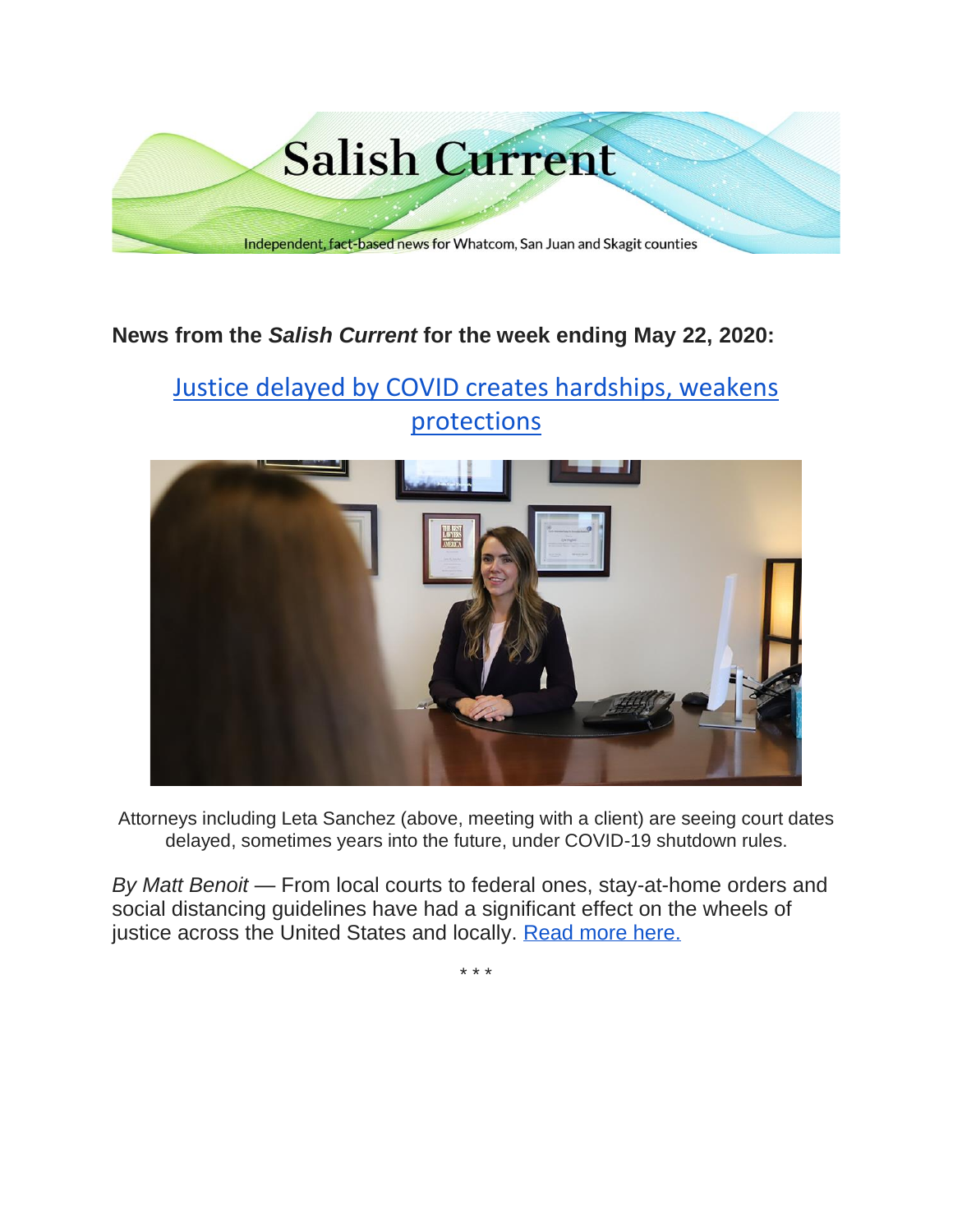# News from around the region...

## **Health & Safety**

- The BC-Washington border is closed to non-essential travel for another month until June 21. [\(Associated Press\)](https://www.seattletimes.com/nation-world/nation/canada-us-extend-border-closure-to-non-essential-travel/)
- •Beginning May 22, the Whatcom County Health Department says everyone should wear a cloth face covering where a person will be within six feet of someone they don't live with. [\(Whatcom Talk\)](https://www.whatcomtalk.com/2020/05/18/whatcom-county-health-department-issues-cloth-face-covering-directive-to-help-maintain-gains-made-over-covid-19/)

### **Education**

•An independent third-party investigation has found that former Lopez Island School principal Dave Sather failed to follow the district's letter instructing him to refrain from sexual harassment of employees. He has resigned. [\(Lopez Island School District/Islands Sounder\)](https://www.islandssounder.com/news/investigation-concludes-former-lopez-secondary-school-principal-sexually-harassed-coworkers/)

### **Government**

- •Sharon Kivisto, Daniel Miller, Christine Minney, Ryan Palmateer, and Steve Wehrly filed for county council District 1 (San Juan) position. Incumbent Bill Watson did not file for reelection. For the District 2 (Orcas) position, incumbent Rick Hughes filed for reelection, and will be opposed by Michael Durland and Cindy Wolf. (San Juan Island [Update\)](https://sanjuanupdate.com/2020/05/election-2020/)
- The city of Lynden has about a \$410,000 sales tax deficit in its 2020 budget from COVID-19 and expects more lost revenue. (Lynden [Tribune\)](https://www.lyndentribune.com/news/city-preps-for-at-least-a-410-000-budget-hole/article_8022bfbe-9ac1-11ea-b474-d3450bb2e8e7.html)
- •San Juan ferry ridership got a boost from sunny, warm weather and Mother's Day weekend but traffic is currently at half of the usual traffic volume for this time of year. [\(Orcas Issues\)](https://orcasissues.com/ferry-ridership-up-slightly-but-remains-way-down-compared-to-last-year/)
- •Skagit County commissioners complained they want to have more meetings to discuss more issues and have more public participation than current state guidelines permit. [\(Skagit Valley Herald\)](https://www.goskagit.com/coronavirus/commissioners-discuss-meeting-options-funding-needs/article_62cdd9da-4602-5b45-a56b-94821dea5079.html)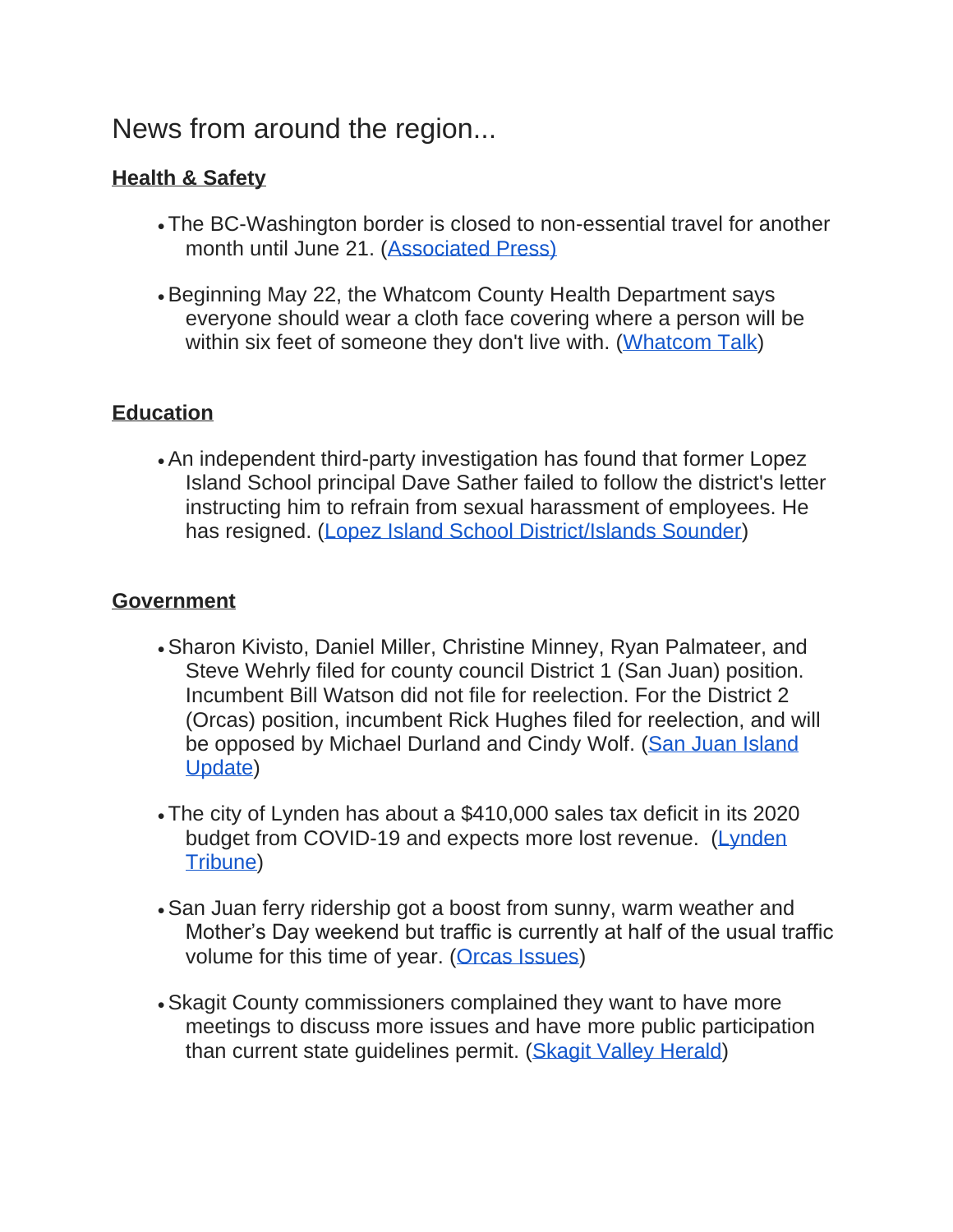- Whatcom County Council voted 6-0 to send a letter to Governor Inslee asking for more self-determination over when and how Whatcom County reopens. [\(My Ferndale News\)](https://myferndalenews.com/whatcom-county-council-asks-gov-to-allow-counties-to-determine-their-own-future_103206/)
- City of Burlington mayor Steve Sexton accused Governor Jay Inslee of using the COVID-19 shutdown to promote his climate change agenda. [\(Skagit Valley Herald\)](https://www.goskagit.com/coronavirus/burlington-mayor-questions-inslees-motives-on-covid-19/article_7ee2a615-3d25-598e-a5be-0b10aa0168eb.html)
- •Plans are underway to construct an oil spill response base in Friday Harbor by the Port of Friday Harbor, the Islands' Oil Spill Association (IOSA), and San Juan County. [\(San Juan Island Update\)](https://sanjuanupdate.com/2020/05/plans-being-developed-for-oil-spill-response-base-in-friday-harbor/)
- •Parts of the draft 2036 San Juan County Comprehensive Plan update are available for review as well as instructions on how to comment. [\(San Juan County/Orcas Issues](https://orcasissues.com/sjc-2036-comprehensive-plan-update-drafts-available-for-review/) )

#### **Nature**

•Shannon Point Marine Center has been awarded a \$182,413 National Science Foundation grant to upgrade its culturing facility for small marine organisms. [\(Anacortes American\)](https://www.goskagit.com/anacortes/news/shannon-point-marine-center-receives-grant-remains-mostly-closed/article_733eb5e6-9a1c-11ea-9e7e-87ae0b2a1591.html)

### **Business**

- •Shutting the Blaine Peace Arch border crossing that once saw 14 million annual crossings has reduced auto traffic by 98% — down to barely a couple hundred cars per day. [\(Seattle Times\)](https://www.seattletimes.com/seattle-news/northwest/washington-states-once-bustling-border-towns-and-islands-fall-silent-due-to-coronavirus-pandemic/)
- Whatcom County Council members voted 4-3 to consider on June 2 another temporary ban on shipment of unrefined fossil fuels from the oil refineries at the Cherry Point. [\(Bellingham Herald\)](https://www.bellinghamherald.com/news/local/article242845146.html)
- The Anacortes area real estate market had a 24% drop in listings in April, a 50% drop in pending sales, and a 48% drop in closed sales. [\(Anacortes American\)](https://www.goskagit.com/anacortes/news/local-real-estate-market-shows-effects-from-covid-19-pandemic/article_06c7c544-9aa1-11ea-ab74-b31efa921dd5.html)